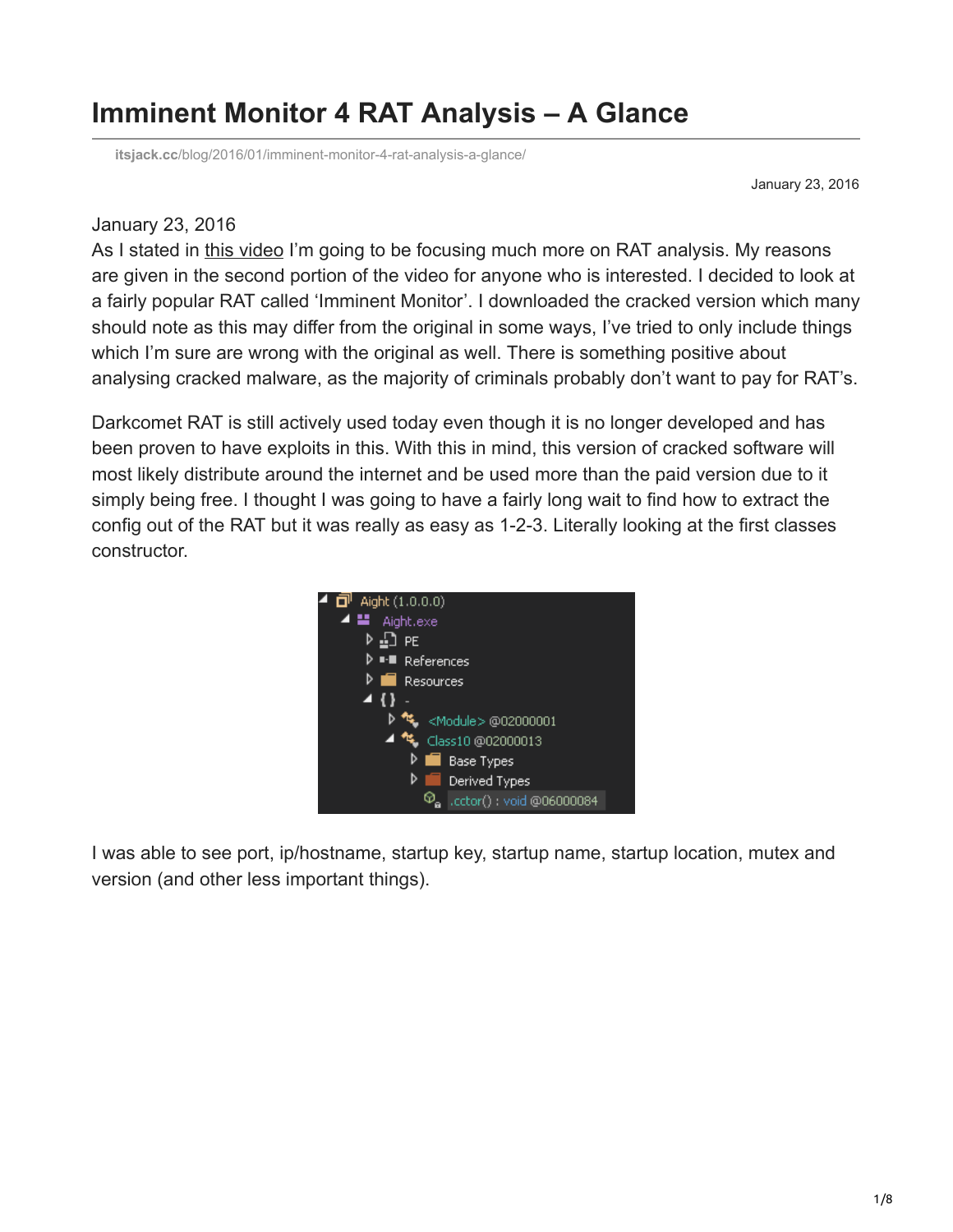Class10.string\_9 = "80728c24-febf-4677-89df-9f8aff30b668"  $arg_221_0 = -1220711842;$ continue; e 21: goto IL\_291; e 22 :  $Class10. string_1 = "Default";$  $arg_221_0 = -1220711865;$ continue; e 23:  $Class10. string_6 = "MyFile.exe";$  $Class10, bool\_1 = true;$  $Class10, bool2 = true;$  $arg_221_0 = -1220711861;$ continue;  $e$  24:  $Class10. string_0 = "127.0.0.1";$ 

One of the first threat indicators I can provide to malware guys is that Imminent RAT creates a folder which is always the same, it is quite unique. It creates a directory called "Imminent" in the application data of the current user. This does not hold the executable but instead holds information to be sent over to the client. Like logs.

[GClass20.smethod\_5(Environment.<mark>SpecialFolder.</mark>ApplicationData), "\\Imminent\\Logs\\"))

The binary uses cases to make it harder for researchers to make out whats going. Imminent uses a XOR like function but to what I see isn't *exactly* XOR. I'm thinking of creating a deobfuscator for this sort of code later on, but for now I solved it manually, which wasn't particularly challenging. The more I look at it the more it looks like XOR, but I'm terrible at checking these things so I'm just going to call it XOR-like.

```
iniu nums:
    int num5 = (num3 + 7) * (num5 & 255) + (num5 >> 8);arg_196_0 = 2021547055;continue;
}
case 10:
    int num2;
    int num3 = (int)byte_2[num2 % byte_2.Length] + num3;
    num = (num3 + 5) " (num 8 255) + (num > 8);arg_196_0 = 2021547051;
    continue;
```
This XOR like functions is used to encrypt logs and other parts included in the "Imminent" application data. I successfully tested my algorithm against the original and got the same result, this was also verified by breakpointing the function to where it was encrypting to make sure the plain text was the same.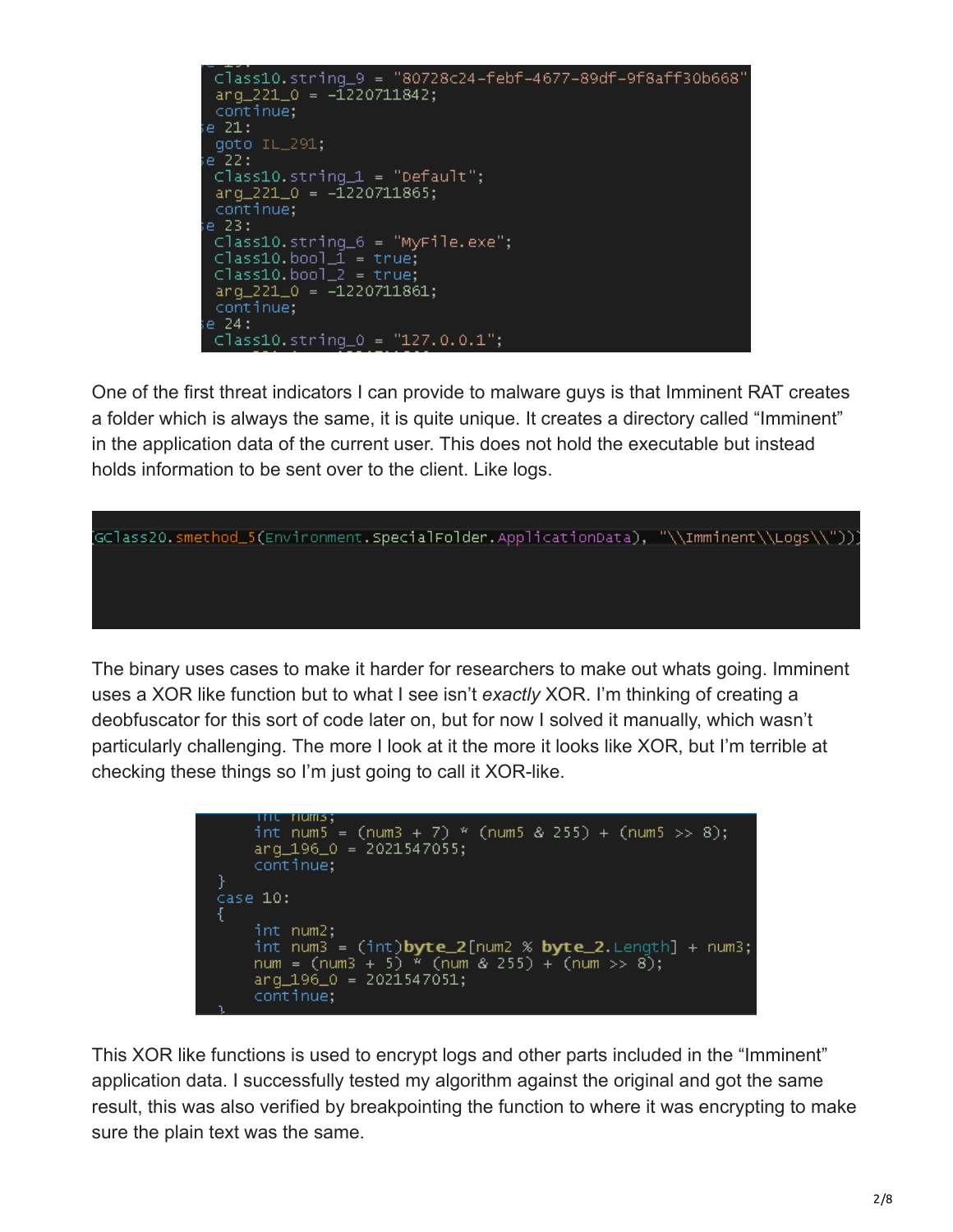

With the same algorithm we can decrypt logs that Imminent creates. It does it by a format of month/day/year, showing the author could be American origin. An interesting thing about the use of what looks to be XOR is the key provided for the operation, the developer decided to use "sampleKey". Or did he? A person who doesn't copy and paste an algo usually chooses a different key than sampleKey, infact someone who **does** copy and paste an algorithm usually changes the key.

 byte[] path = System.Text.Encoding.UTF8.GetBytes("C:\\Documents and Settings\\L!NK\\Local Settings\\Application Data\\Startup Folder Name\\MyFile.exe"); byte[] pass = System.Text.Encoding.UTF8.GetBytes("sampleKey"); byte $[]$  ax = xorlike(path, pass); System.IO.File.WriteAllBytes("out.txt", ax);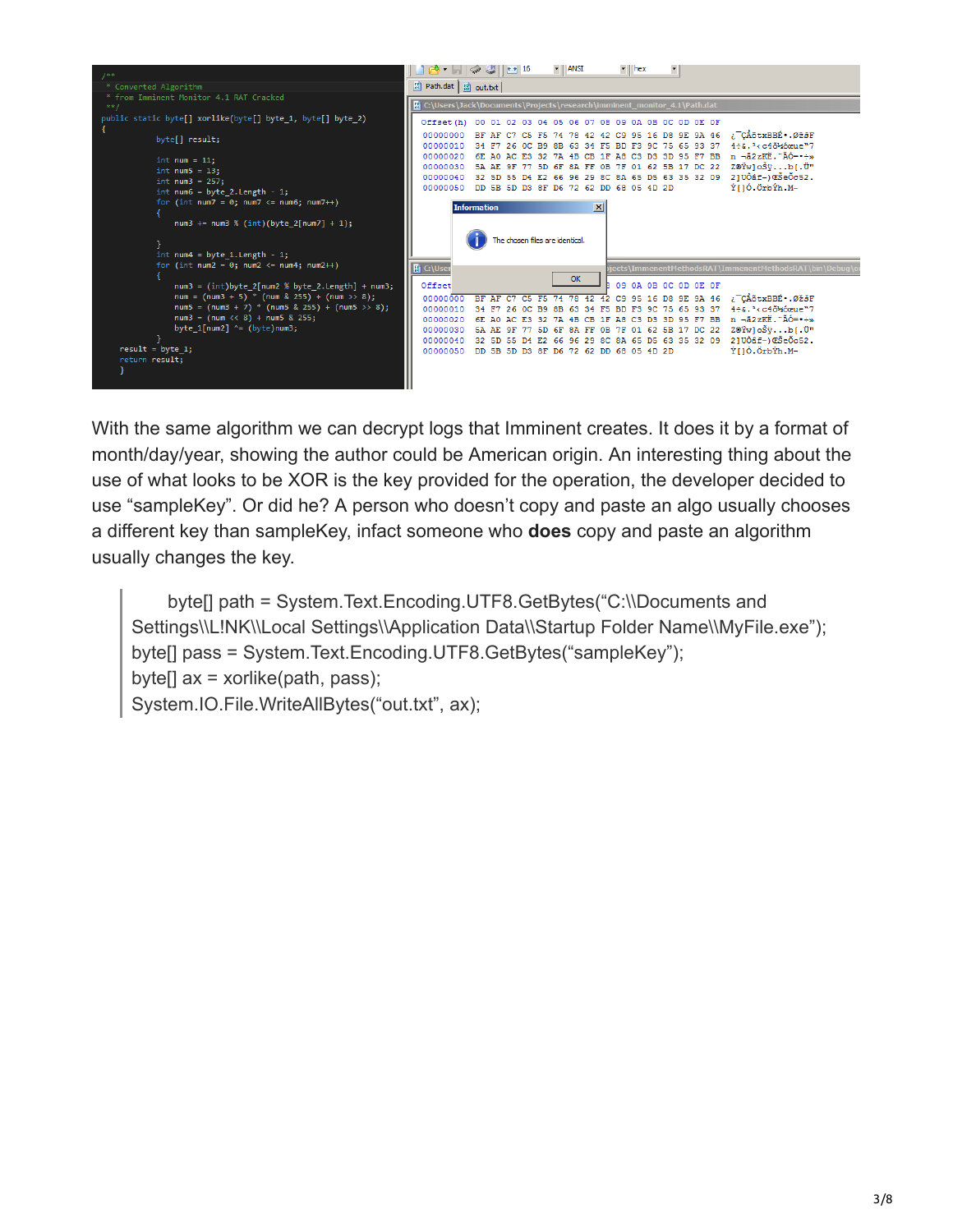```
public static byte<sup>[]</sup> xorlike(byte<sup>[]</sup> byte_1, byte<sup>[]</sup> byte_2)
{
byte<sup>[]</sup> result;
int num = 11:
int num5 = 13;
int num3 = 257:
int num6 = byte 2.Length – 1;
for (int num7 = 0; num7 < = num6; num7++)
{
num3 += num3 % (int)(byte 2[num7] + 1);
}
int num4 = byte 1. Length – 1;
for (int num2 = 0; num2 \le num4; num2++)
{
num3 = (int)byte 2[num2 % byte 2.Length] + num3;
num = (num3 + 5) * (num 8 255) + (num >> 8);num5 = (num3 + 7) * (num5 \& 255) + (num5 >> 8);num3 = (num \le 8) + num5 & 255;
byte 1[num2] ^{\wedge} = (byte)num3;
}
result = byte 1;
return result;
}
```
I've decided to show an example of it's operation. You can use this for any defense against Imminent if you choose to make one. The code is obviously deciding to encrypt the startup path and saved in the Imminent folder as "Path.dat", a rough location of a user is also saved "Geo.dat", which uses a site called iptrackeronline.com to longitude, lattitude, city and finally country.

I discovered a file which deals with processes, I'm not sure at the moment, if its the file updater, download and execute or persistence. I'm more leaning towards it being a process watchdog but have many things to explore. I discovered it here:

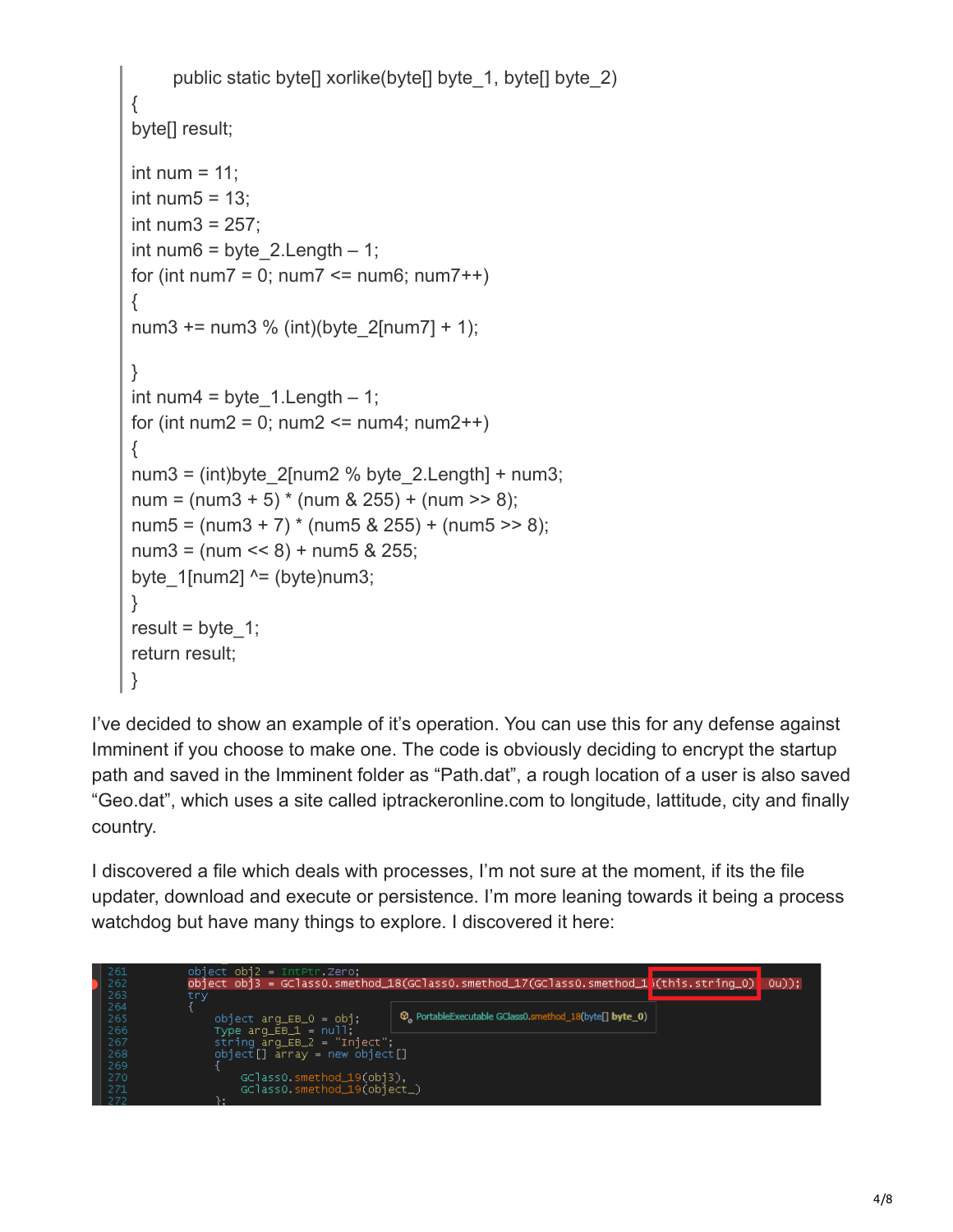Turns out there is a base64 string which is then decompressed using the LOADLZ library it has with it. There's a reason why this thing can be 400kb.



The file was written in C++ which is interesting as most .NET malware doesn't drop anything like C++, turns out to be a dll which I assume is injected for persistence, although as I say I don't want to rule out anything yet.

| <b>Example 2014.02.24</b> Exempe PE - ver.0.0.3.5 Beta by A.S.L - 748+4 sig 2014.02.24 | l x                                                                        |                              |
|----------------------------------------------------------------------------------------|----------------------------------------------------------------------------|------------------------------|
| 呂                                                                                      | load.exe<br>File:                                                          | H<br>$\blacksquare$          |
|                                                                                        | EP Section: Lext<br>Entry Point: 00003613<br>$\overline{a}$ <              | $\ .\ $ $\rightarrow$ $\ $ s |
|                                                                                        | First Bytes: 55.8B.EC.83.7E<br>File Offset:<br>00002A13                    | Plug                         |
|                                                                                        | Linker Info: $11.00$<br>SubSystem: Windows GUI                             | About                        |
|                                                                                        | Overlay:<br>File Size:<br>00005E00h<br>00000000<br>INO.                    | Options                      |
|                                                                                        | DLL 32bit-Library image<br>RES/OVL: 2 / 0 %<br>2015                        | Exit                         |
|                                                                                        | Microsoft Visual C++ ver. $\sim$ 6.0 $\sim$ 7.10 - Linker 11 - Visual 2012 |                              |
|                                                                                        | Lamer Info - Help Hint - Unpack info<br>$0$ ms.                            | Rip                          |
|                                                                                        | Not packed , try disASM OllyDbg - www.ollydbg.de or WD32dsm89.exi          |                              |

I couldn't debug in Immunity properly because I use an XP machine with some of the C++ redistributables not installed. This file required GetModuleHandleEx which was provided in 2011 from my research, but I might be wrong.

| $\overline{\mathbf{c}}$ . | N/A          | 640 (0x0280)                                                       | GetModuleHandleExW                                                 | Not.       |  |
|---------------------------|--------------|--------------------------------------------------------------------|--------------------------------------------------------------------|------------|--|
| $\mathbf{c}$              | N/A          | 756 (0x02F4)                                                       | GetSystemTimeAsFileTime                                            | Not.       |  |
| $\mathbf{C}$              | N/A          | 785 (0x0311)                                                       | GetTickCount64                                                     | Not.       |  |
| $\overline{\mathbf{c}}$ . | N/A          |                                                                    | 899 (0x0383)   IsDebuggerPresent                                   | Not.       |  |
| $\overline{\mathbf{c}}$ . | N/A          |                                                                    | 904 (0x0388)   IsProcessorFeaturePresent                           | <b>Not</b> |  |
| $\mathbf{c}$              | i nja        | 931 (0x03A3)                                                       | K32GetModuleFileNameExW                                            | Not        |  |
| $\overline{\mathbf{c}}$ . | N/A          | 1032 (0x0408)  <br>OpenProcess                                     |                                                                    |            |  |
| $\overline{\mathbf{c}}$ . | N/A          |                                                                    | 1084 (0x043C)   QueryPerformanceCounter                            |            |  |
| $\overline{\mathbf{c}}$ . | N/A          | 1375 (0x055F) Sleep                                                |                                                                    | Not        |  |
| 7                         | MSVCP110.DLL |                                                                    | Error opening file. The system cannot find the file specified (2). |            |  |
| Э                         | MSVCR110.DLL | Error opening file. The system cannot find the file specified (2). |                                                                    |            |  |
|                           | KERNEL32.DLL |                                                                    | 06/21/2011 9:52a 03/21/2009 5:59a<br>991,744<br>А                  |            |  |
|                           | LOAD.EXE     |                                                                    | 01/20/2016 6:20a 07/05/2015 2:15p<br>24,064<br>А                   |            |  |
|                           | NTDLL.DLL    |                                                                    | 12/09/2010 7:15a   12/09/2010 7:15a  <br>718,336<br>A              |            |  |

I'm not going to show a lot of IDA, but it checks for a debugger, creates a thread, opens processes and creates them too. It is also uniquely identifiable because of some of the strings that are given. That is indeed a md5 hash which is "killswitch" in plain text.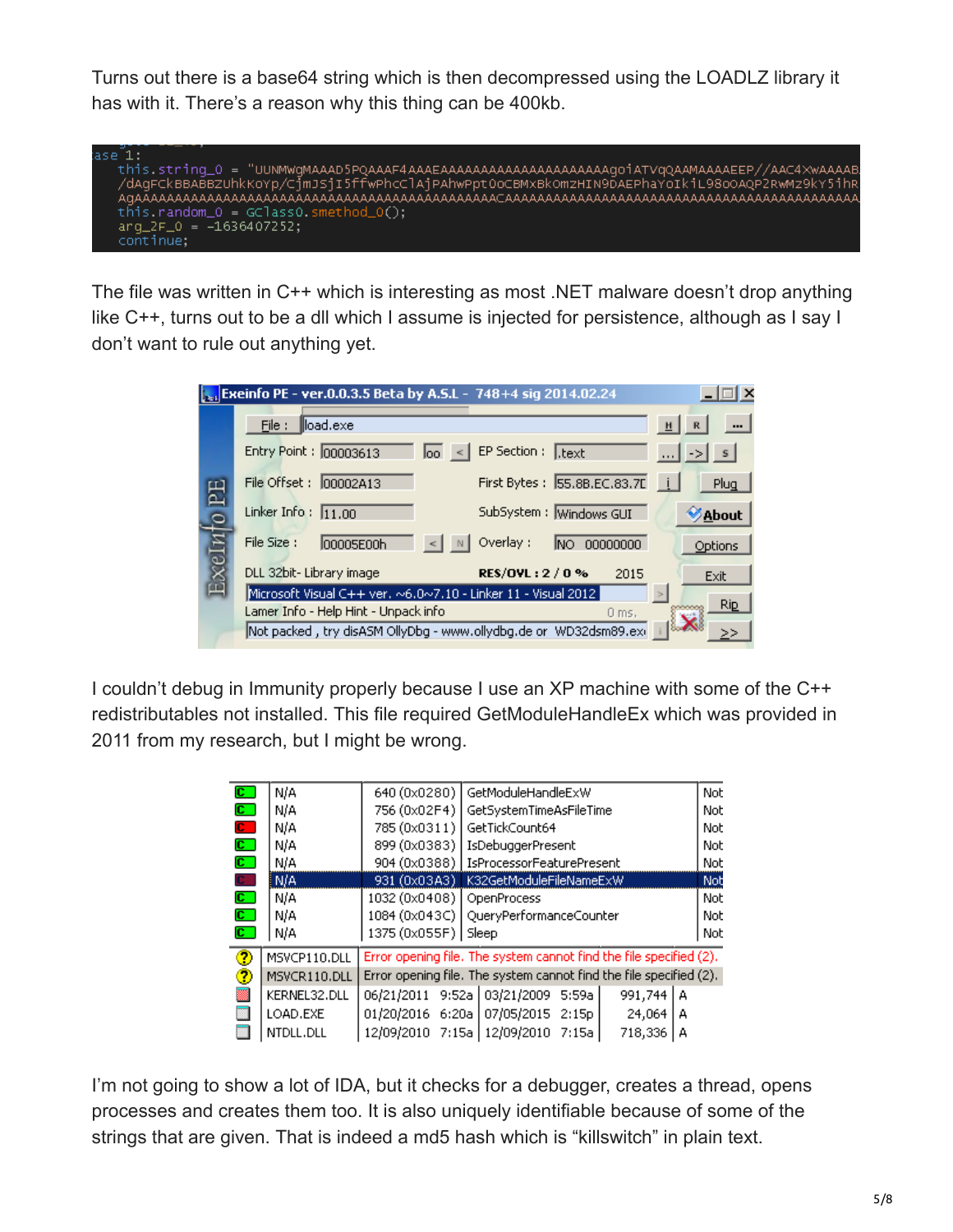

You can see that correctly, the file is also FUD and still is as I write this article [3 days later.](https://www.virustotal.com/en/file/0fb50d1b49867d18a405eada48593a57f62a58b15bd1043827a222863ef0fe06/analysis/)

I was starting to test out how I could break Imminent Monitor as well and found that the RAT does not like showing files when a file is out of its format, I named a file in the keylogger file "ao" and entered a small amount of data. It proceeded to not show any of the keylogging files that were available to it. This is it in a broken state.



This is it in the normal state.

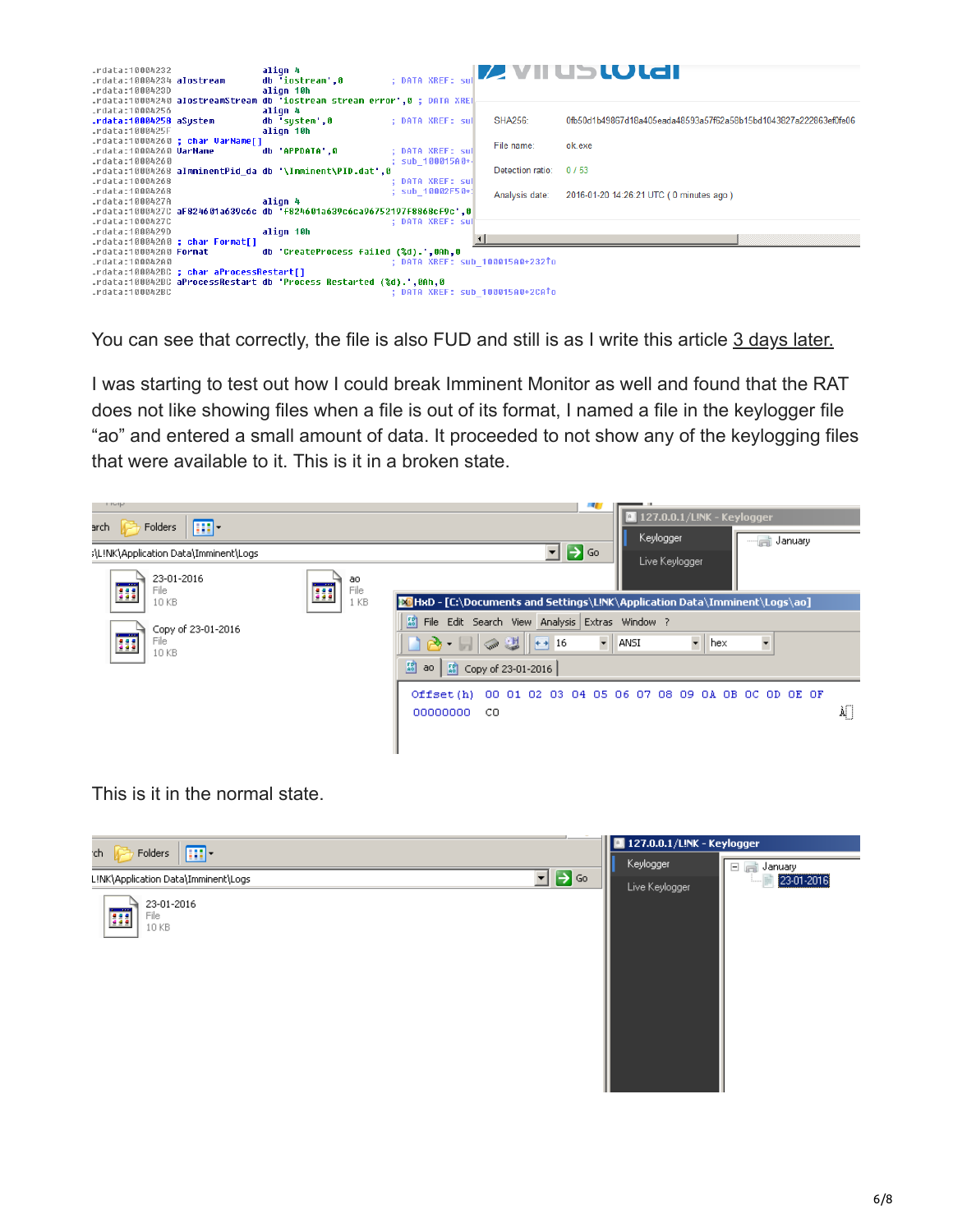The task manager disabler functionality that Imminent provides is also quite bad. It simply executes the task manager and makes it invisible. Not exactly to rootkit standards, but I guess does the trick to the average joe?



In the cracked version the process protection is broken or non-existant, I am able to kill the process with ease. I am to do more research on Imminent Monitor, it's been fun to look at so far and I haven't looked through all of it because of time constraints in my life. What I have provided is some threat indicators for AV's so that this RAT can be removed from peoples computers with ease, even if crypted. The static path declaration provides an opportunity to remove this RAT from most machines.

I've been looking more at how Imminent can be broken remotely, I've had a few sucesses with random things, but must look at them in more depth before I decide to release them publicly. A reminder for anyone reading this, if you have an original build that isn't from a